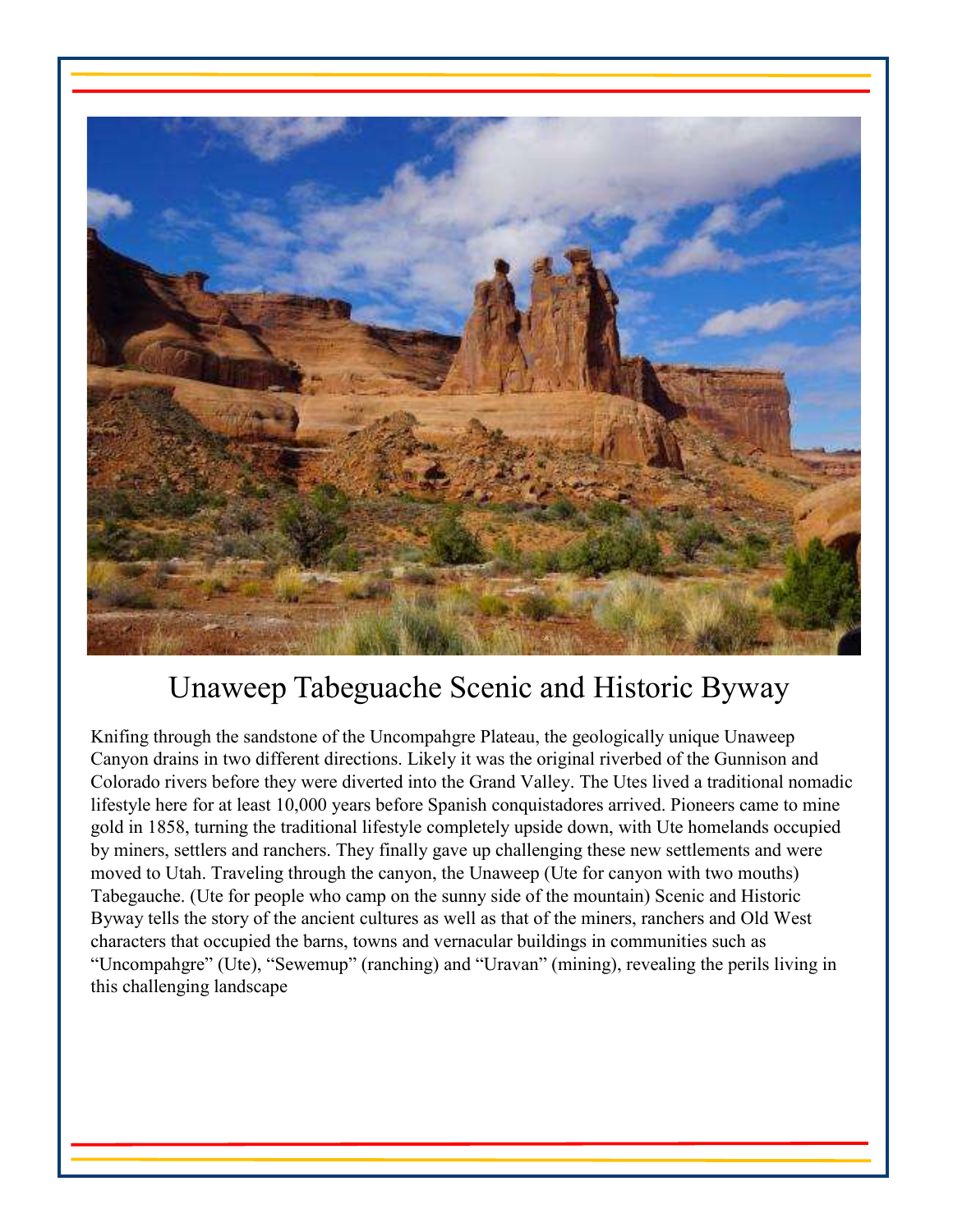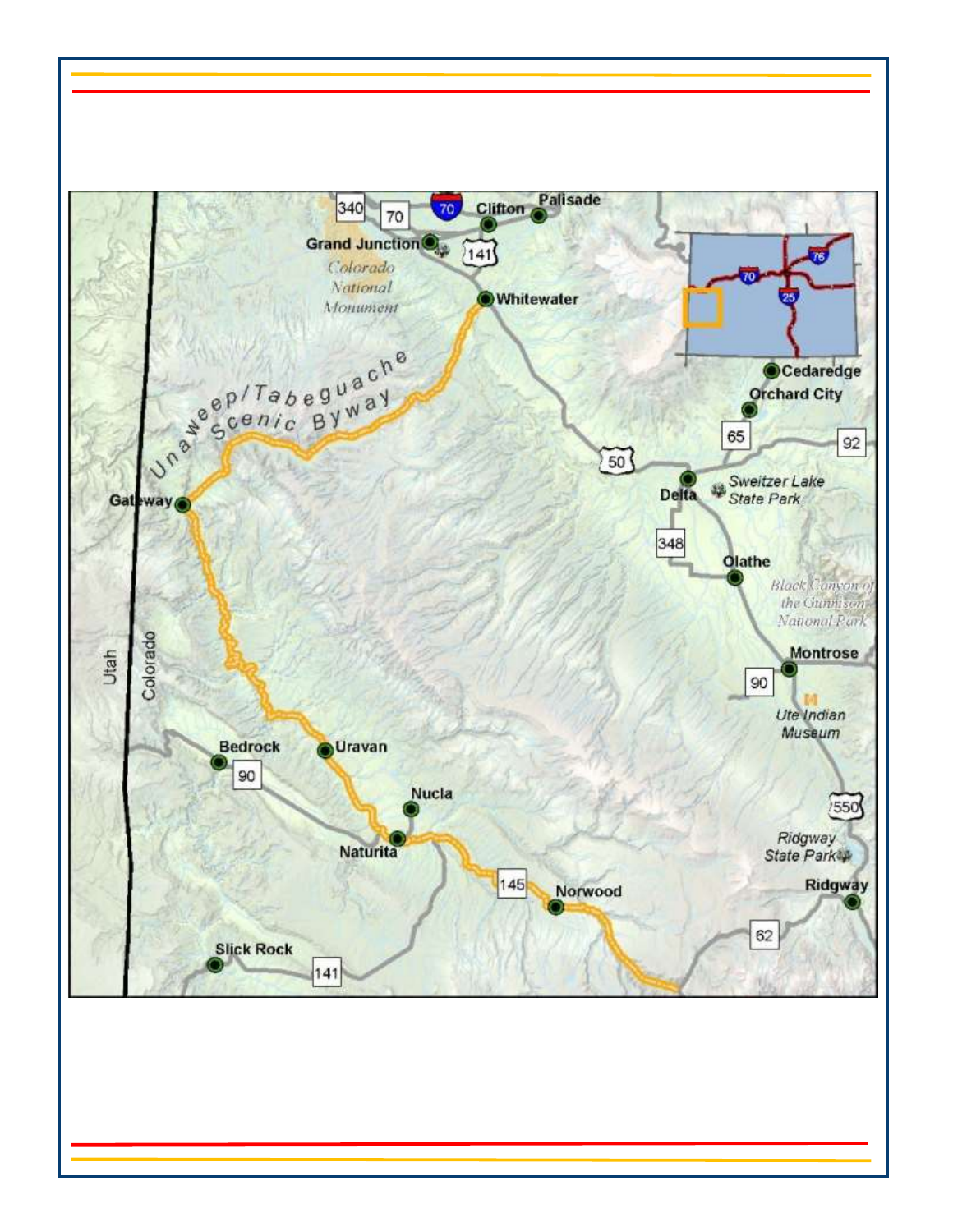# Discover the Impressive Canyon Experience



# Driving the Byway

You'll start your journey in Grand Junction, where you can witness the awe-inspiring natural beauty of the Colorado National Monument. After exploring Grand Junction for a day, on Day Two, you'll catch Colorado 141 toward Whitewater, and drive the Byway through the small historic towns of Gateway and Uravan. Just outside of Naturita, you'll catch Colorado 145 and continue to Placerville, the official end of the Byway. Your journey will end in Telluride, a former mining town turned sophisticated historic town.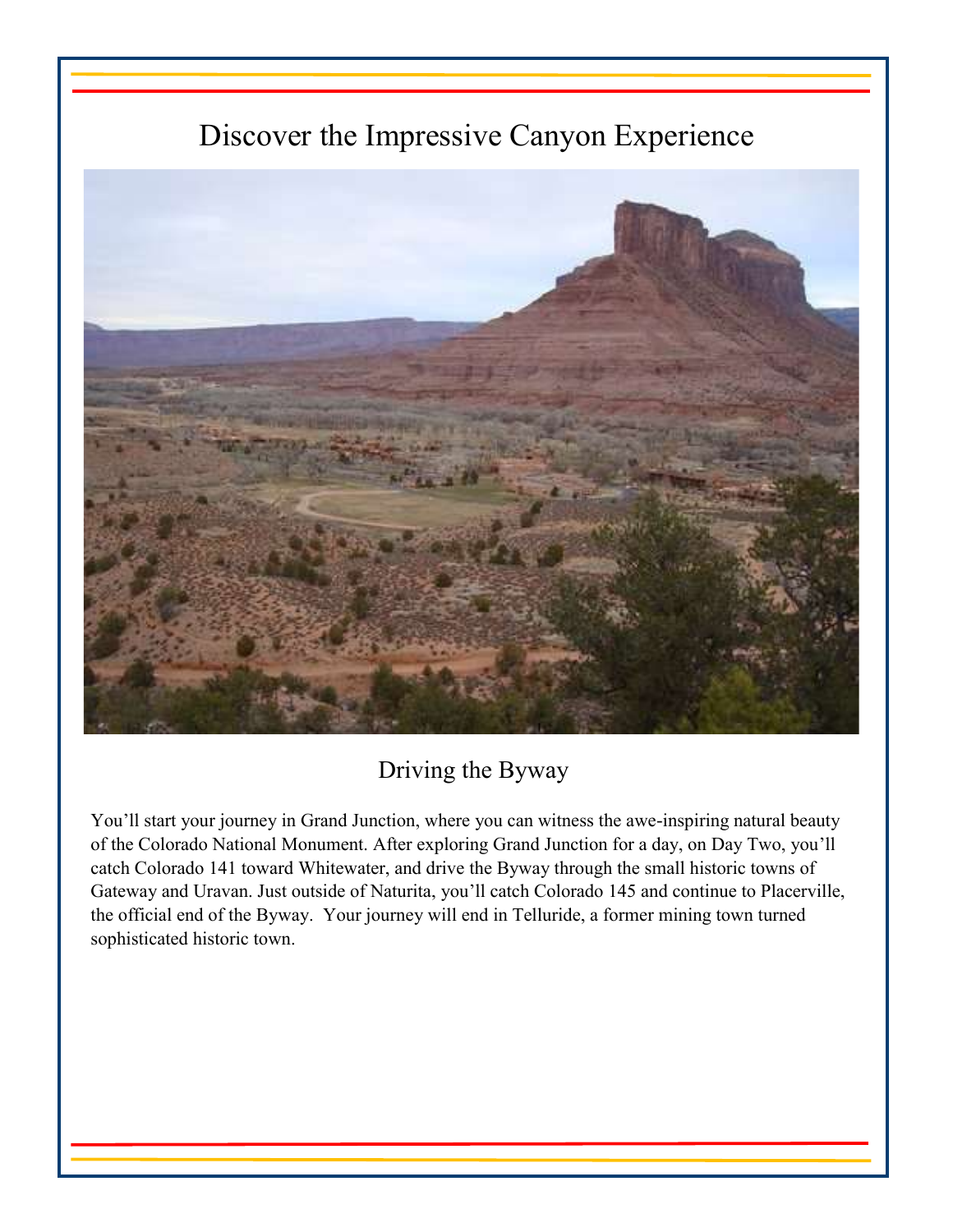# **Day One**

# Grand Junction

Even though Colorado's famous mountain, Kit Carson, John Freemont and John Gunnison all passed through the Grand Valley in the 1840s and 1850s, Grand Junction was not settled until 1881. After the Ute tribes moved to Utah, pioneers began settling the Ute lands and George Crawford who had founded three towns in Kansas and nearby Delta, selected the town location. First called Ute and then West Denver, Grand Junction was settled on for its location at the confluence of the Gunnison and Colorado Rivers. After the first saloon was opened, literary societies, churches, lodges and music began to flourish as the town began to be polished. Like so many other frontier towns, a land rush increased the population threefold.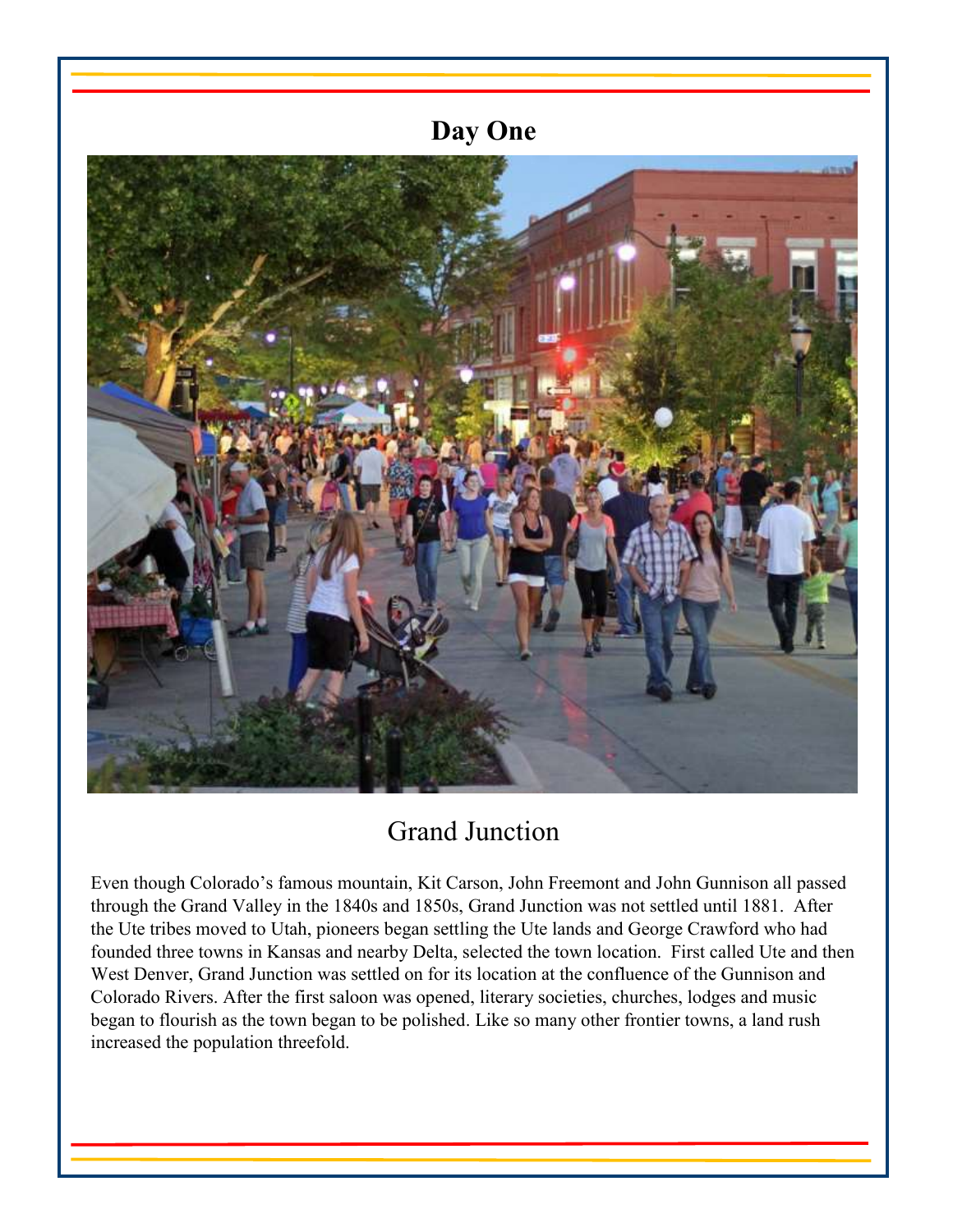# **Day One**

### **Historic Walking Tour of Grand Junction with Art on the Corner and Art Galleries**

Take a walk through historic downtown Grand Junction (pdf included with the detailed itinerary) where 23 historic structures are intermingled with a diverse and eclectic display of over 100 outdoor sculptures placed along Main Street and throughout the downtown area. The showcase began in 1984, as one of the nation's first sidewalk sculpture exhibits. Today, the styles and media of both temporary and permanent pieces varies widely, from abstract stone to realistic bronze. While you meander, stop into any one of Grand Junction's 12 art galleries.

Tour starts at 119 Pitkin Avenue, Allow 2 hours

### **Museum of the West**

Thousands of years of history in Western Colorado is revealed at the Museum of the West, one of the magnificent collection of Western Colorado Museums, known for their high-quality exhibits. You can "ride" in a stagecoach, "fly" on a 1958 Cessna, marvel at ancient Anasazi pottery, venture into a uranium mine, follow a timeline of Western history and more. The Lloyd Files Research Library holds a wealth of historical, genealogical and natural history materials. Freemont and Ute rock art here introduces you to this unique art form.

462 Ute Avenue, Grand Junction, CO 81501 970-242-0971 Tuesday-Saturday 10AM-4PM Allow 2 hours, \$7 per person

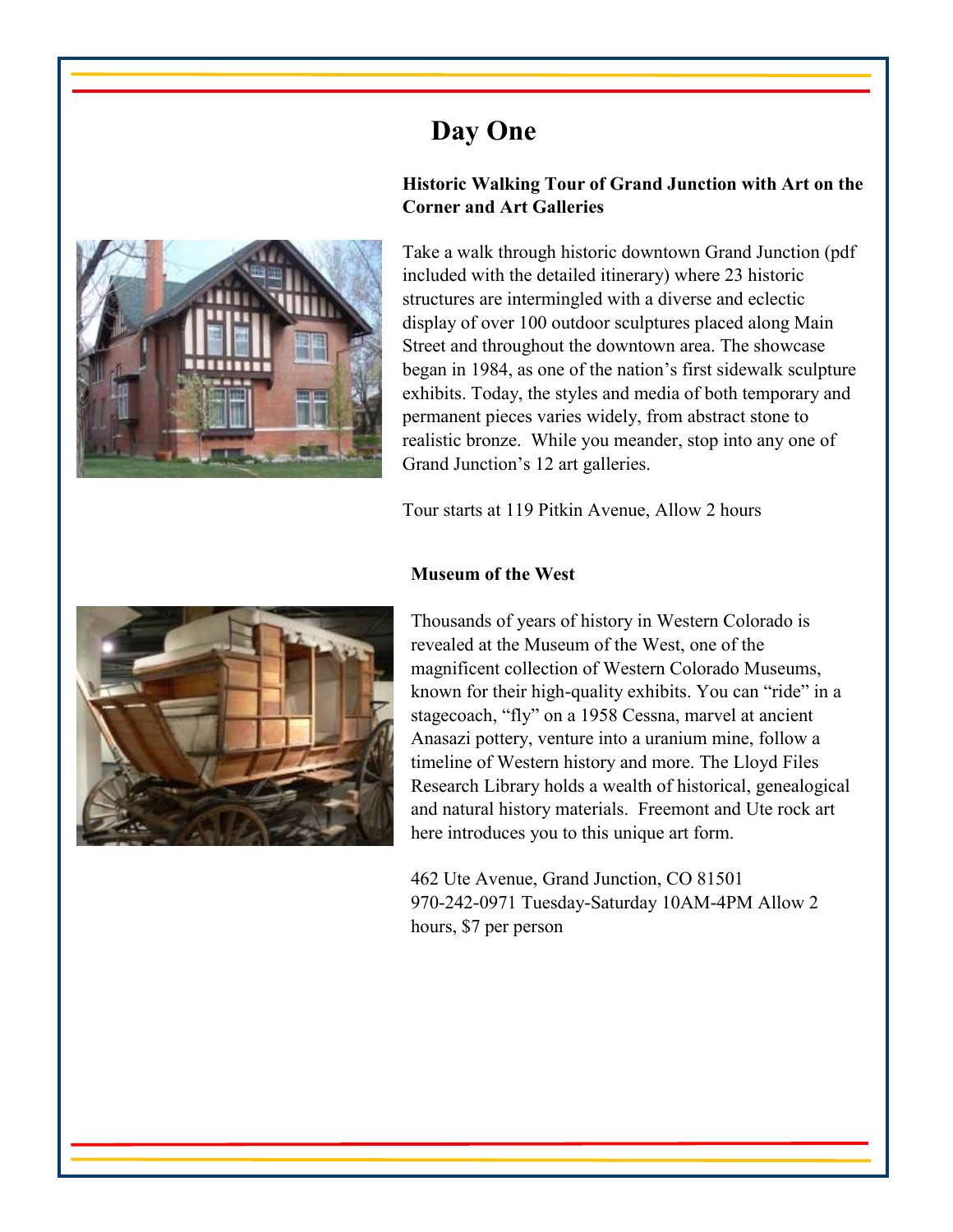# **Day One**

### **Colorado National Monument**



Best known for its grand Western landscape, Colorado National Monument displays colorful sheer-walled canyons, fascinating rock sculptures, purple-gray Book Cliffs, and a huge flat-topped mountain called Grand Mesa. The White Rocks Rock Art Site, depicting ancient family life is reached the Gold Star Canyon trailhead. The 23-mile Rim Rock Drive is one of the most spectacular drives in America. Red rock canyons, crisp blue skies, and verdant green juniper splash fantastic views along the way. The road is challenging, narrow, and steep and caution should be used on tight corners and hills.

1750 Rim Rock Drive, Fruita, CO 81521 970-858-2800 Open 24/7, Visitor Center 8AM-6PM. Allow 2 hours, \$25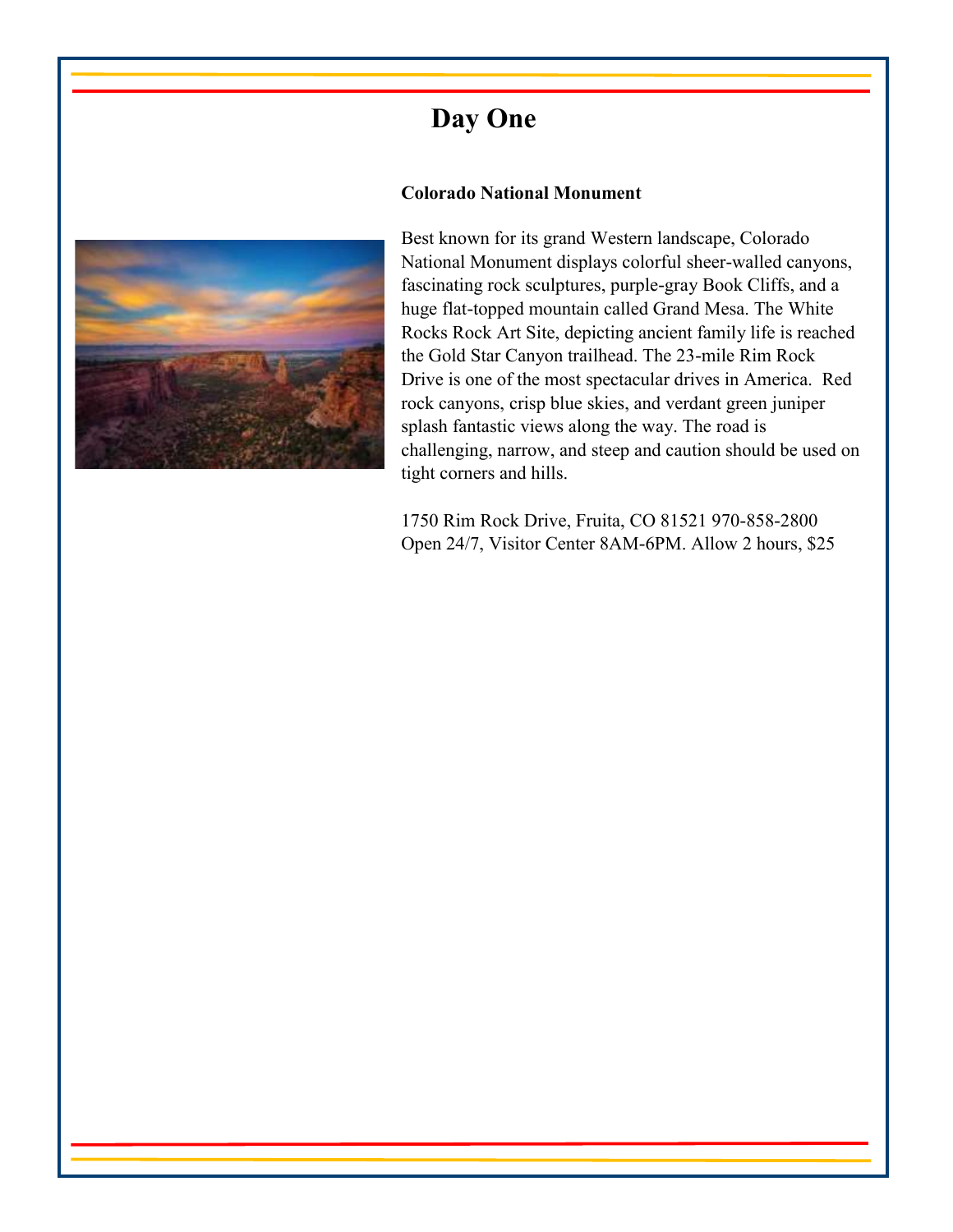### **Grand Junction Destination Distinctive Accommodations and Dining**



### **Destination Distinctive Accommodations: Castle Creek Manor 638 Horizon Drive, Grand Junction, CO 81506 970-241-9105**

Castle Creek is not a historic property, it's just a wonderful one. In the most luxurious suites in the Grand Valley, all rooms have comfortable king-sized beds, fireplaces, private bathrooms with a two-person jetted tub, fridge, microwave, Wifi, and more. You can also relax on the large redwood deck with great views. A full country breakfast is served daily.



**Bin 707 Foodbar**  225 North Fifth Street Grand Junction, CO 81506 970-243-4543

Diners consider this one of the best, or the best dinner restaurant in Grand Junction, noting food is locavore, innovative, and very good. The restaurant attracts a cool crowd, with interesting folks from a number of different places.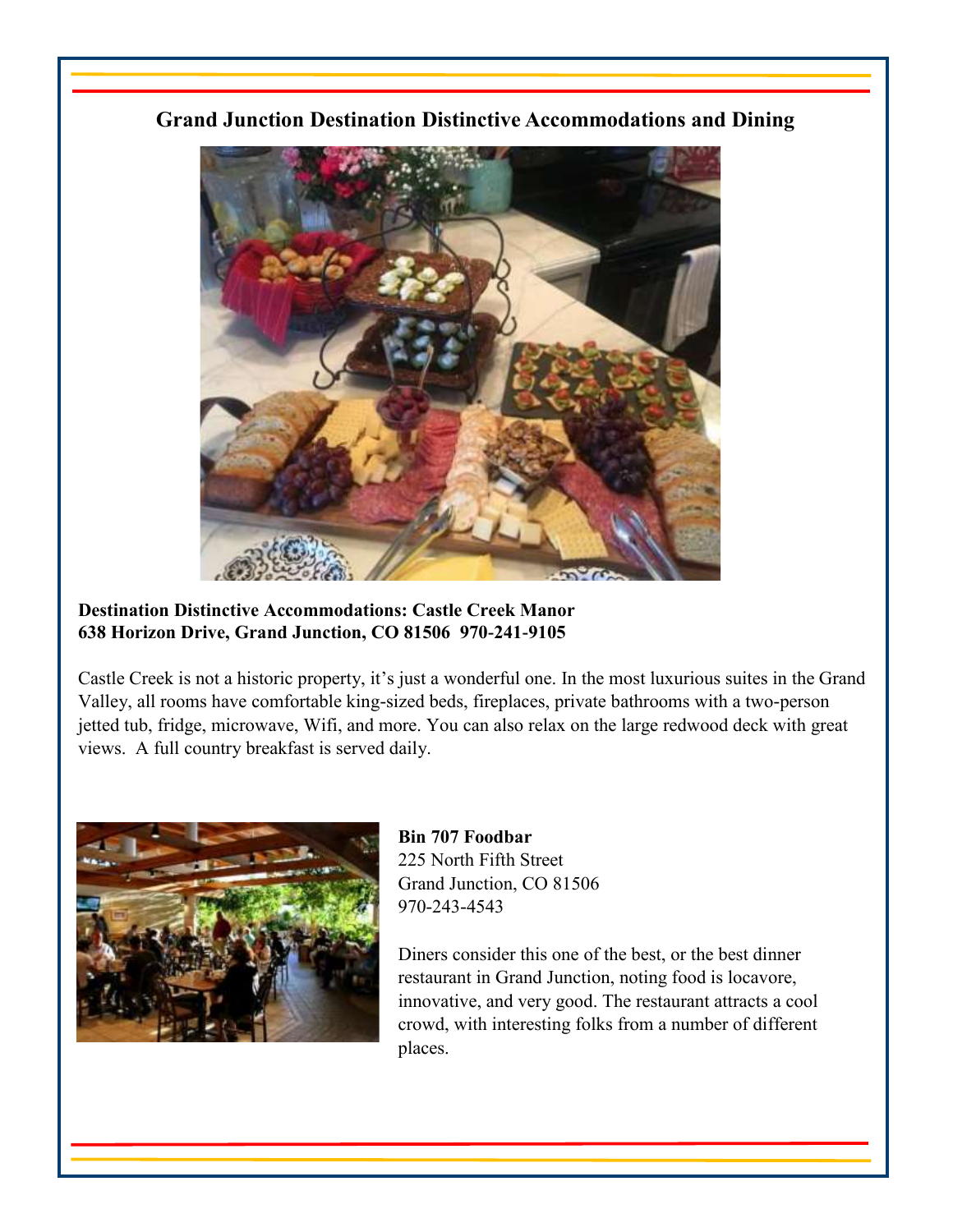# **Day Two**

.

### **Cross Orchards Historic Site**



Now a living history museum, Cross Orchards was the site of the Red Cross Land and Fruit Company's massive apple growing operation from 1899 to 1923. At its peak, the orchard hosted 22,000 apple trees. Fortunately for visitors, even though the property is now much smaller than its original acreage, the land is still cultivated regularly so you can learn how apple cider is made during harvest celebrations. A workers bunkhouse, blacksmith shop, country store, a period farmhouse, a recreated train depot, a summer house, Uintah Railway equipment with railroad cars, engine and caboose, horse drawn road building equipment and a collection of vintage farm equipment, implements and tools all reveal life in the orchard at the turn of the  $20<sup>th</sup>$  century. The 1890s barn, packing shed, and the bunkhouse are all designated historic structures.

3073 F Patterson Road, Grand Junction, CO 81504 970-434-9814 Thursday-Friday 9AM-3PM Saturday 8AM-3PM, Allow 2 hours, Free, train rides \$3 per person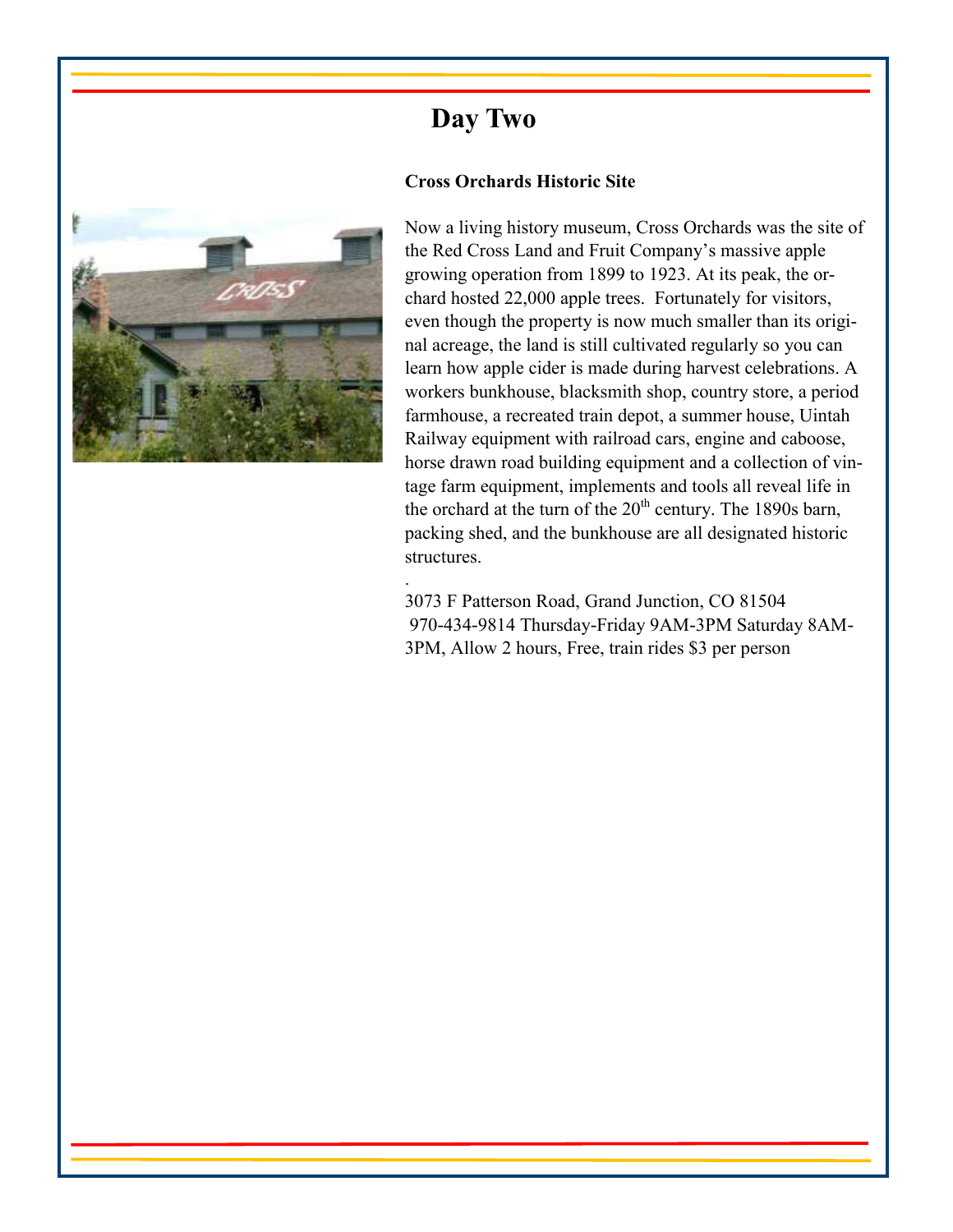

# **Day Two**

### **Whitewater**

This remote town on the edge of a sandstone wilderness is a quiet spot with shady cottonwoods and a wild river – hence the name – and an extensive history that dates back thousands of years.

### **Raber Cow Camp**



Occupied during summers from the 1930s to the 1960s, the Rabers of Kannah Creek set up the Raber Cow Camp as part of their ranching operation. Today, a loop trail through the area illustrates the importance of ranching in the area during the heyday of the cow camp using the photographs and recollections of Winifred Raber who worked here for 30 years. The cow camp was restored by the US Forest Service in 1993 working with Ms. Raber to tell an authentic story.

Forest Road #100, Land's End Road, Eckert, CO 8141 Loop trail with interpretive signs, allow 30 minutes

## **Land's End Aboriginal Site**

Located adjacent to Land's End Road, this archaeological site is believed to date back to the Archaic Prehistoric period. As it is being excavated, the site has the potential to yield important information about aboriginal lifeways in very ancient times on the North American continent.

Lands End Road, Eckert, CO 81418

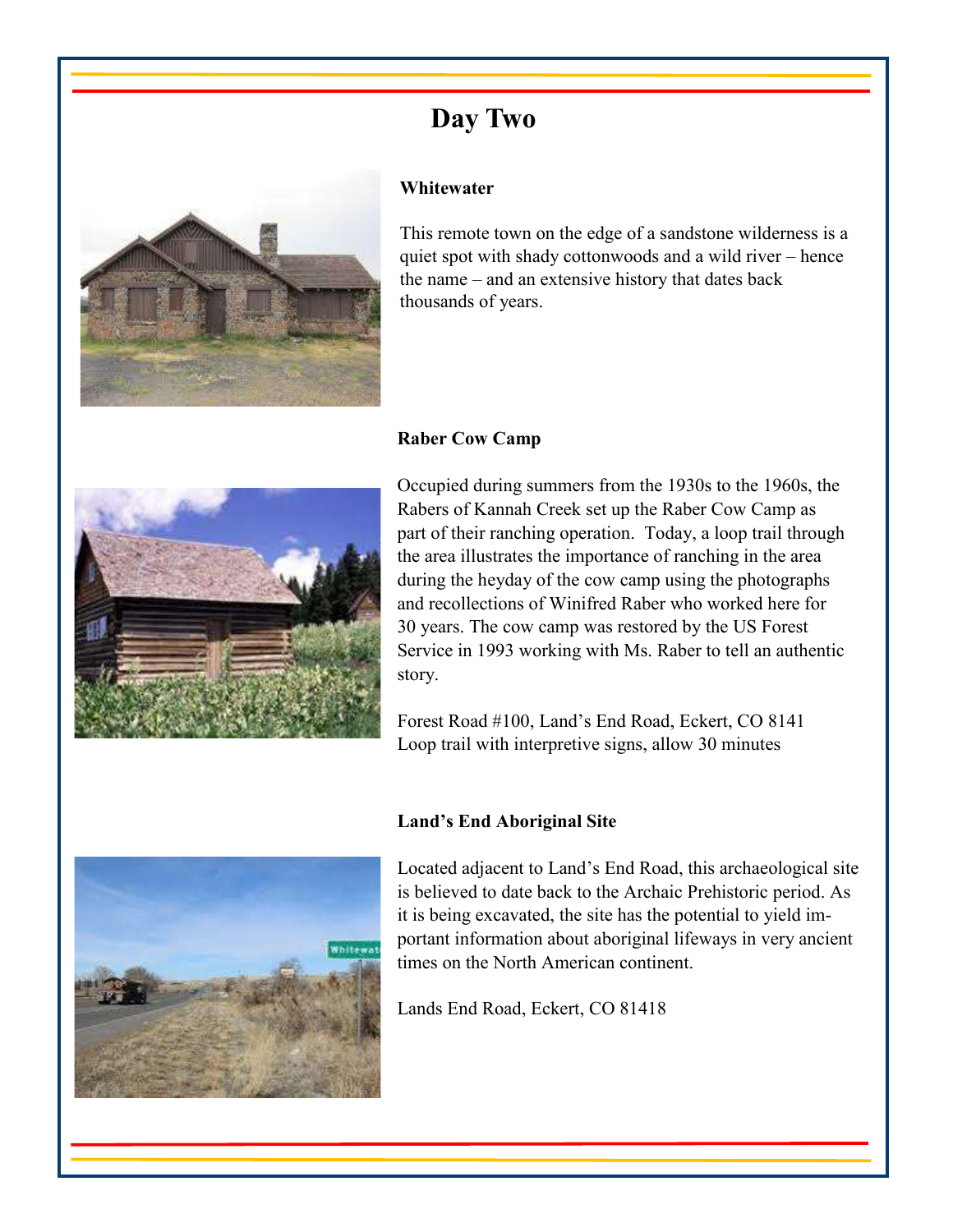# **Day Two**



### **Gateway**

First occupied by the Pueblo and Freemont ancestral people, the Utes were living in Gateway when pioneers arrived in 1884. The discovery of gold attracted gangs of cattle rustlers using the canyon walls as hideouts, gold miners seeking their fortunes and ranchers grazing thousands of cattle on the area's windswept grasslands. A post office called Gateway has been in operation since 1903, the same year that homesteading families built a small dirt floored schoolhouse.

### **Driggs Mansion Overlook**



Visit the Driggs Mansion Overlook to view the ruins of the 1914 Italianate mansion built by Colonel Lawrence LaThourette Driggs which sits below Thimble Rock in Unaweep Canyon. Built from local sandstone, the house originally had six rooms, two bedrooms, a common area, and a kitchen. After he abandoned the mansion after only a few months, Driggs became a leading American aviation expert, writing books and giving lectures on flying. He also invested in Colonial Western Airways, which became American Airlines. Meanwhile the mansion slowly fell apart, leaving a shell of its former glory with only stone walls and an archway remaining.

24505 Colorado 141, Gateway, CO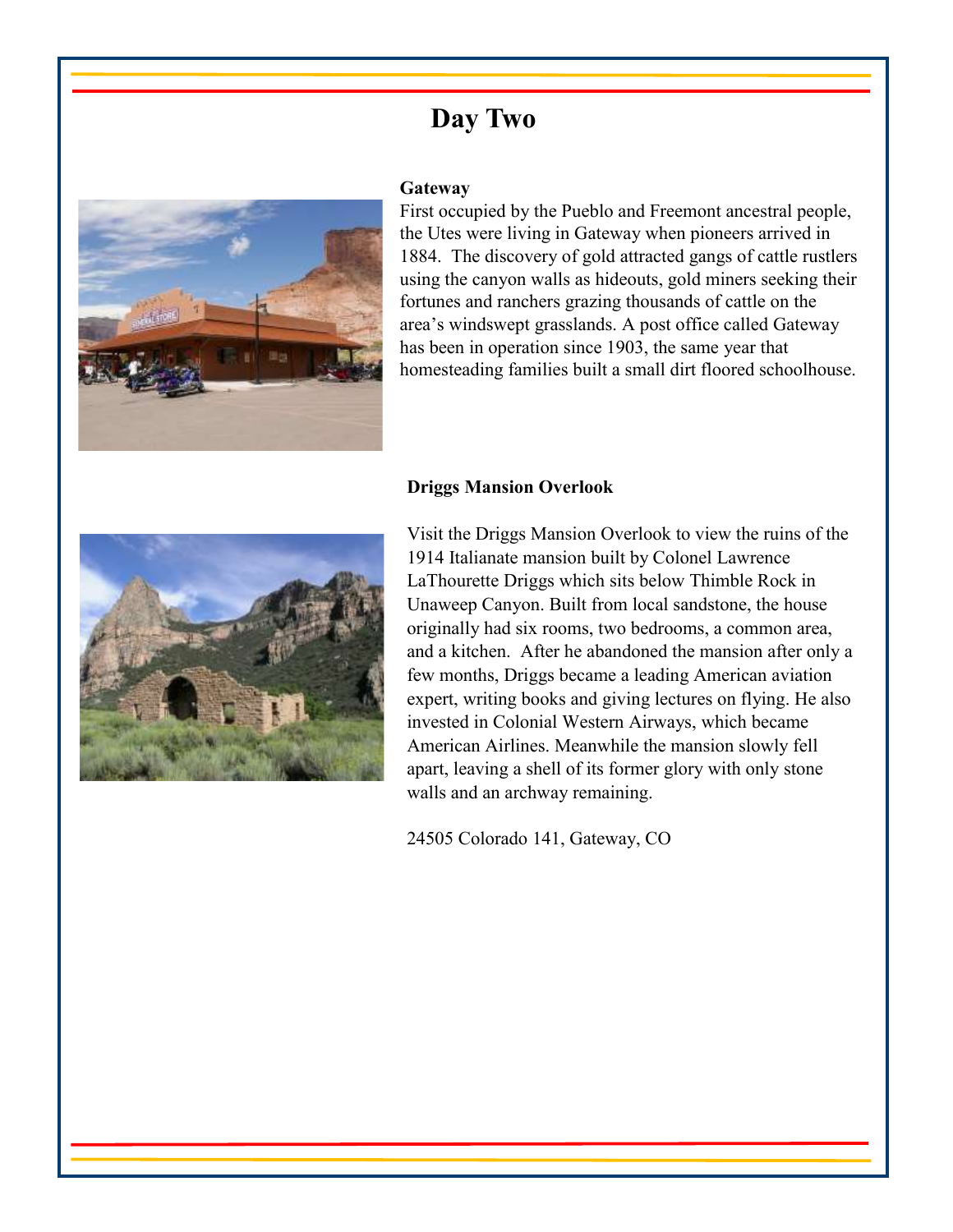### **Gateway Destination Distinctive Accommodations and Dining**



### **Destination Distinctive Accommodations: Gateway Canyons Resort and Spa 43200 Colorado 141, Gateway, CO 81522 970-931-2458**

Plan to relax and enjoy the sustainable resort build by John Hendricks, the founder of Disney Channel, after he fell in love with red rock country in Colorado. Having heard tales of the area from his family all his life, he visited in 1995 and decided to stay. Hendricks constructed the upscale resort set in adobe buildings to blend into the canyon landscape overlooking a pond, so he could share his find with the world. Rustic-chic rooms, suites and cottages with a southwestern flare are complemented with fireplace cottages, outdoor showers, private decks with fire pits, a heated outdoor pool, a hot tub, spa and fitness center. You can schedule a jeep tour or air tour the day of your stay. Plan to enjoy dinner at one of the three restaurants at the resort.



### **Dinner at Gateway Canyons**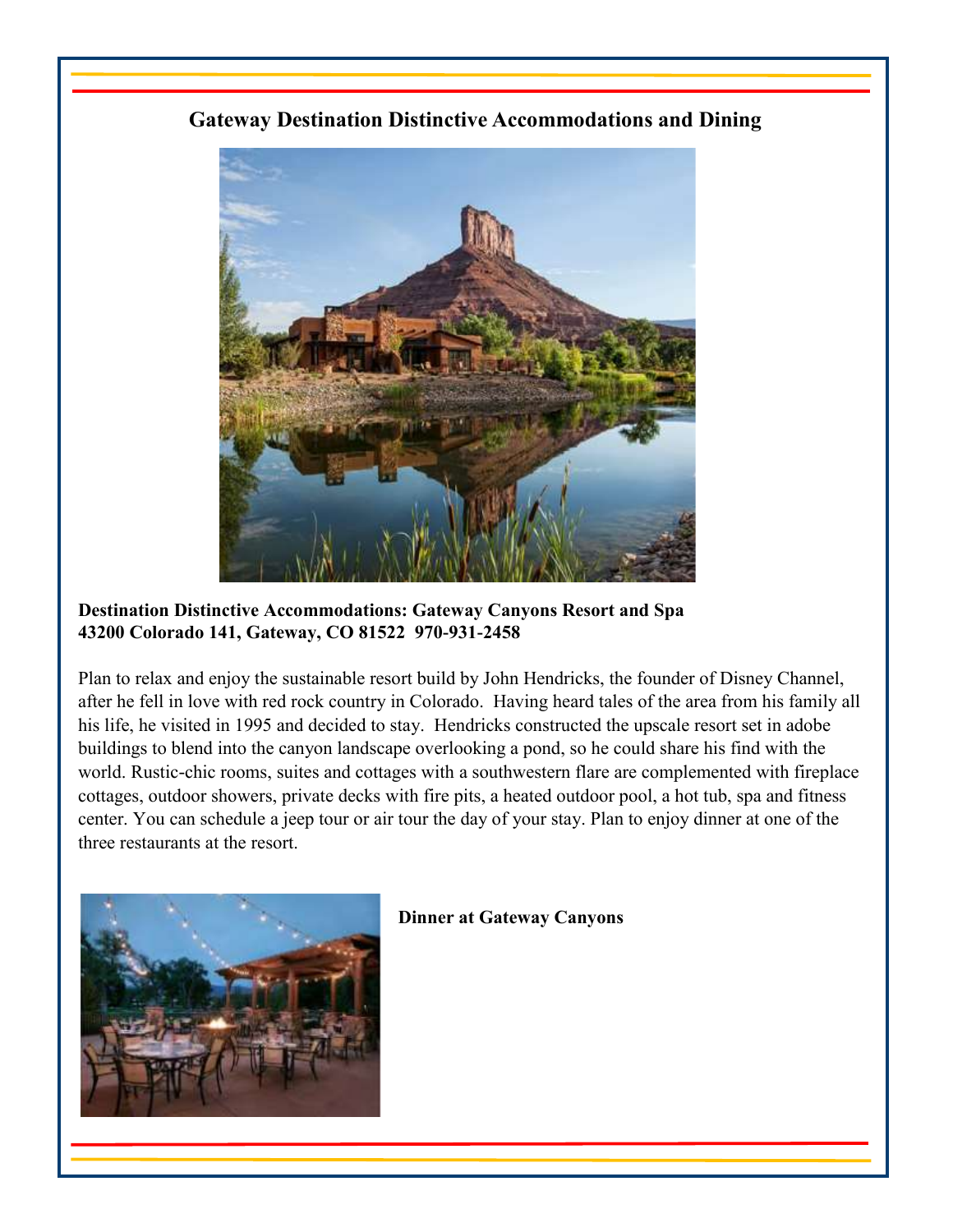

### **Hanging Flume Overlook**

Southeast of Gateway on Colorado 141, the Hanging Flume is a unique testament to the gold rush that invaded Colorado in the late 1800s and left just as quickly a few years later. Considered an engineering marvel, the flume was built to transfer water to placer gold mines in the area and despite the rusted remnants, the overall structure rests soundly on iron supports dug deep into the mountainside. The wooden

### **Uravan**



Gold prospectors digging on a ranch in this area discovered carnotite, which contains radium, vanadium, and uranium. The discovery set off a whole new mining operation in southwestern Colorado when radium from the area was used in French scientist Marie Curie's radiation experiments and vanadium became a hardening agent for steel. The Standard Chemical Company built the Joe Jr. Mill here in 1914 and developed a company town for workers and miners. The fenced and guarded WSP Mill built in 1942, was used solely for the WWII Manhattan Project. After WWII, Uravan continued to produce uranium for defense and domestic use, but after boom and bust, DOW Chemical acquired the site in the early 2000's and burned the last two buildings in 2007.



### **Hieroglyphic Canyon**

Indian writing on rock, painted in yellow, red, black, brown and blue can be found on the underside of a projecting shelf located on the San Miguel River near the Ford Camp of Standard Chemical Company.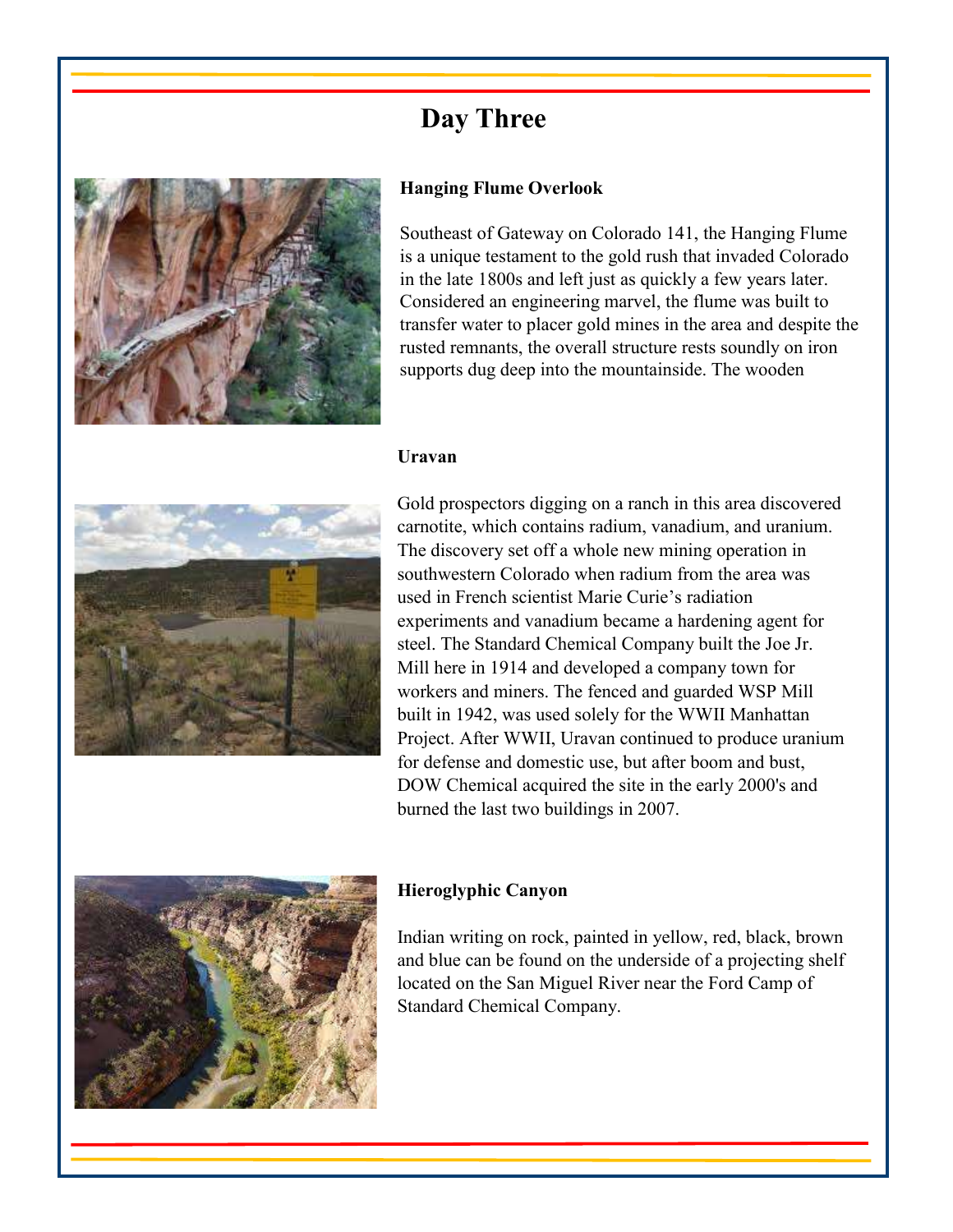

# Nucla/Naturita

Founded in 1904, Nucla's past is deeply rooted in ranching and mining. In fact in this remaining Old West frontier town, you can still ride your horse or your tractor to town and to church and no one blinks an eye. Nearby, the tiny historic town of Naturita which dates to 1881 began as a vibrant ranching community and later became a supply center for nearby mines. Today the town boasts an inn, café, gas station, grocery, and several motels. Grand Junction to Nucla– 104 miles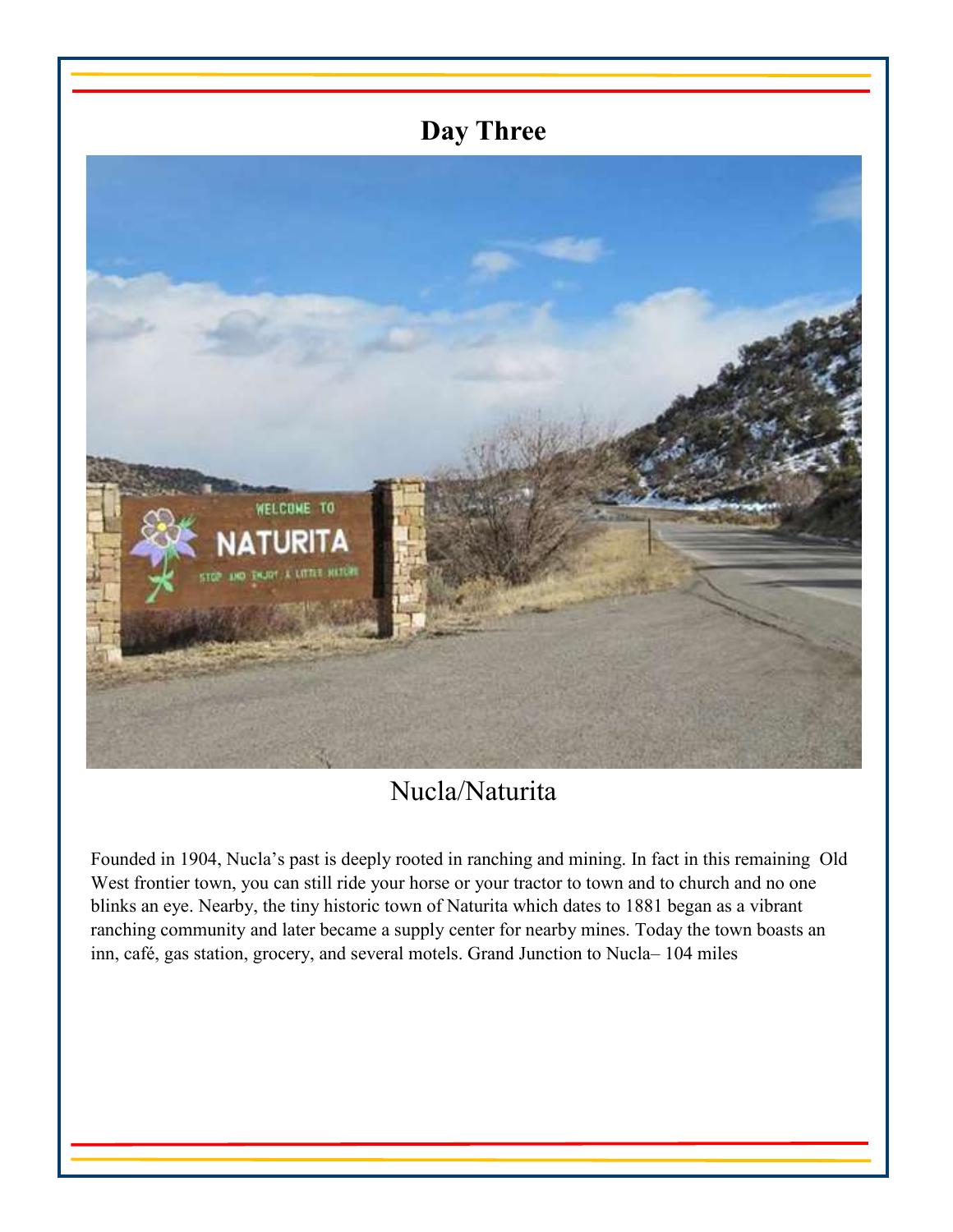### **Cottonwood and Tabeguache Caves**



Long before Europeans settled the area, the large rock shelter of Cottonwood Cave, site of the earliest dated corn found in Colorado, was occupied as early as 270 BC. The Tabeguache Cave that was once a shelter for the Tabeguache Puebloans still boasts small petroglyphs

320 Main Street, Nucla CO 81424 970-864-7351



### **Rimrocker Historical Society Museum**

Created nearly 60 years ago to preserve the rich history of the region, this small museum features natural history, Native American history, pioneer history and mining history.

411 West Second Street, Naturita, CO 81422 970-865-2100 Hours vary, Allow 30-45 minutes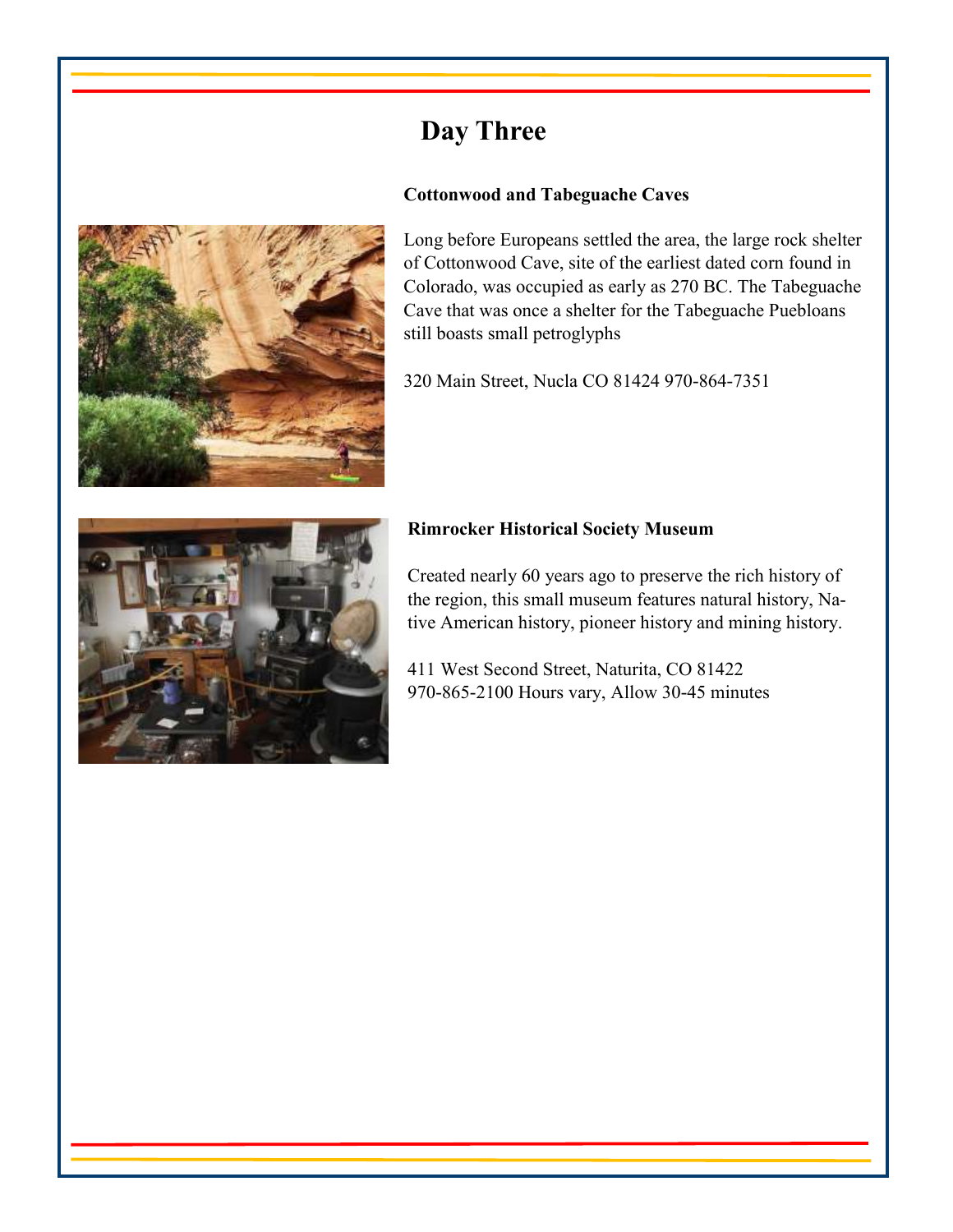

### **Norwood**

Originally settled by the Utes, the large grassland plain of Wright's Mesa was discovered by Telluride miners searching for new claims. Amazed that they could see all the Utah from the vast grassland, caused word to spread about this huge area of unclaimed, unused farmland. Pioneer Harry Copp filed a claim for a new town sitting atop Wright's Mesa in 1885, naming his new home Norwood after his hometown in Missouri. When a road up to the Mesa was constructed, people began pouring in, taking up land and water permits faster than the land could support. Copp built the first structure in Norwood in 1886 to house the post office, general story and hotel. It was soon joined by two hotels, three blacksmith shops, several liveries, three pool halls, two saloons, two general stores and a bank.

### **Norwood Historical Museum**



That first structure built in Norwood, The Log Cabin, as it became known, was moved to its current location on Lucerne Street in 1939 to become the Norwood Historical Society.

Lucerne Street, Norwood, CO 81423 970-327-4833 Hours vary



**Kristi's @ The Lone Gone Restaurant** 1580 Grand Ave Norwood, CO 81423-9903 970-327-0344

Located in the historic Lone Cone Saloon, Kristi's serves local organic food for breakfast, lunch and dinner. Seating is at tables, booths and the bar, complemented with a pool table and flat screen TV. Wine, beer, a wide selection of liquor and cocktails complement the meals.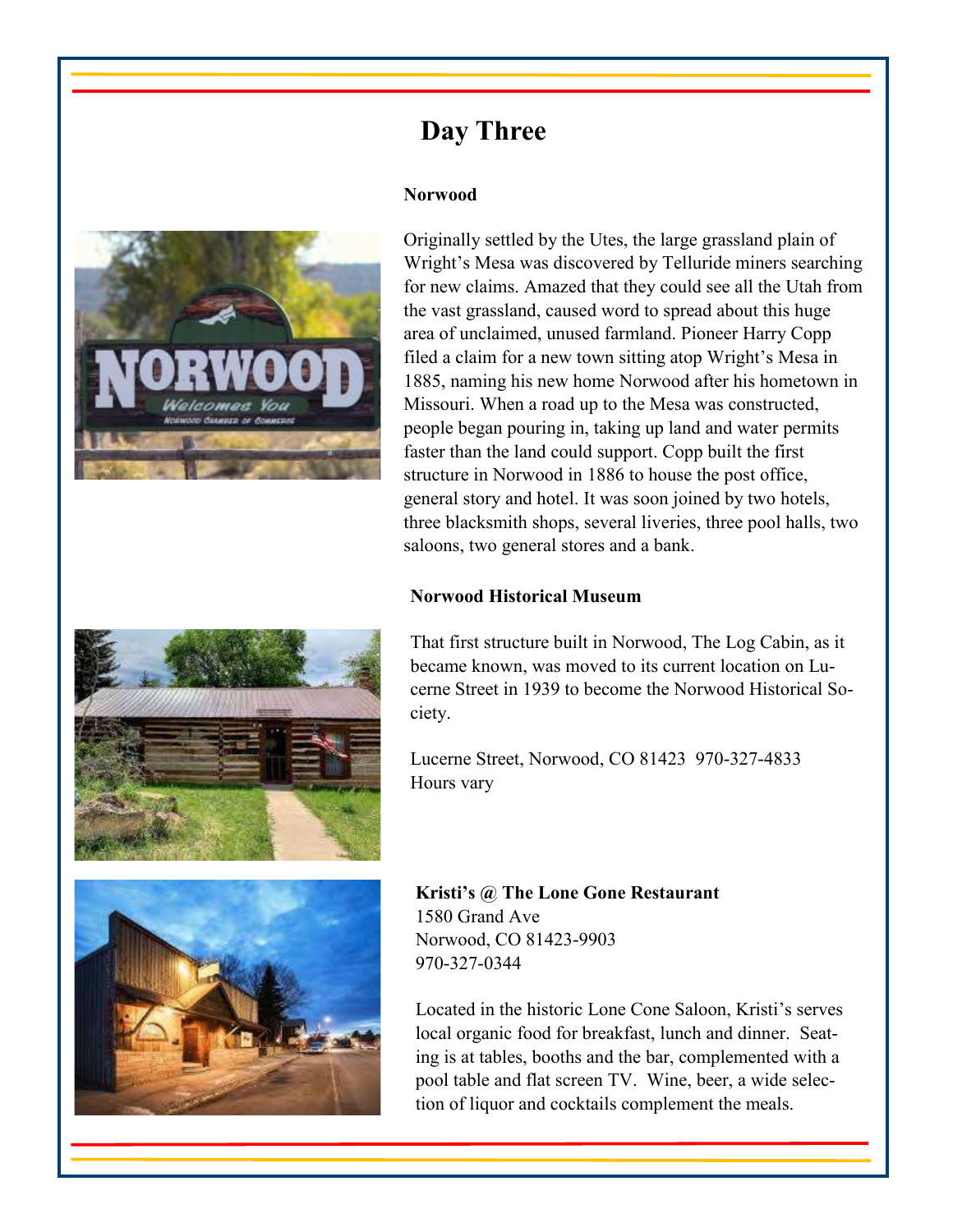

# Placerville

The official end of the Unaweep-Tabegauche Scenic and Historic Byway, Placerville was named for the placer gold mines under the San Miguel River. Having got its start as a mining camp in the late 1800s, by 1919 five mines in town that produced 30% of the world's vanadium. During the next two decades, 3 million pounds of the valuable mineral had been shipped out. Today, the town's beautiful riverside location is a popular stop for fishermen and hikers. Nucla to Placerville– 39 miles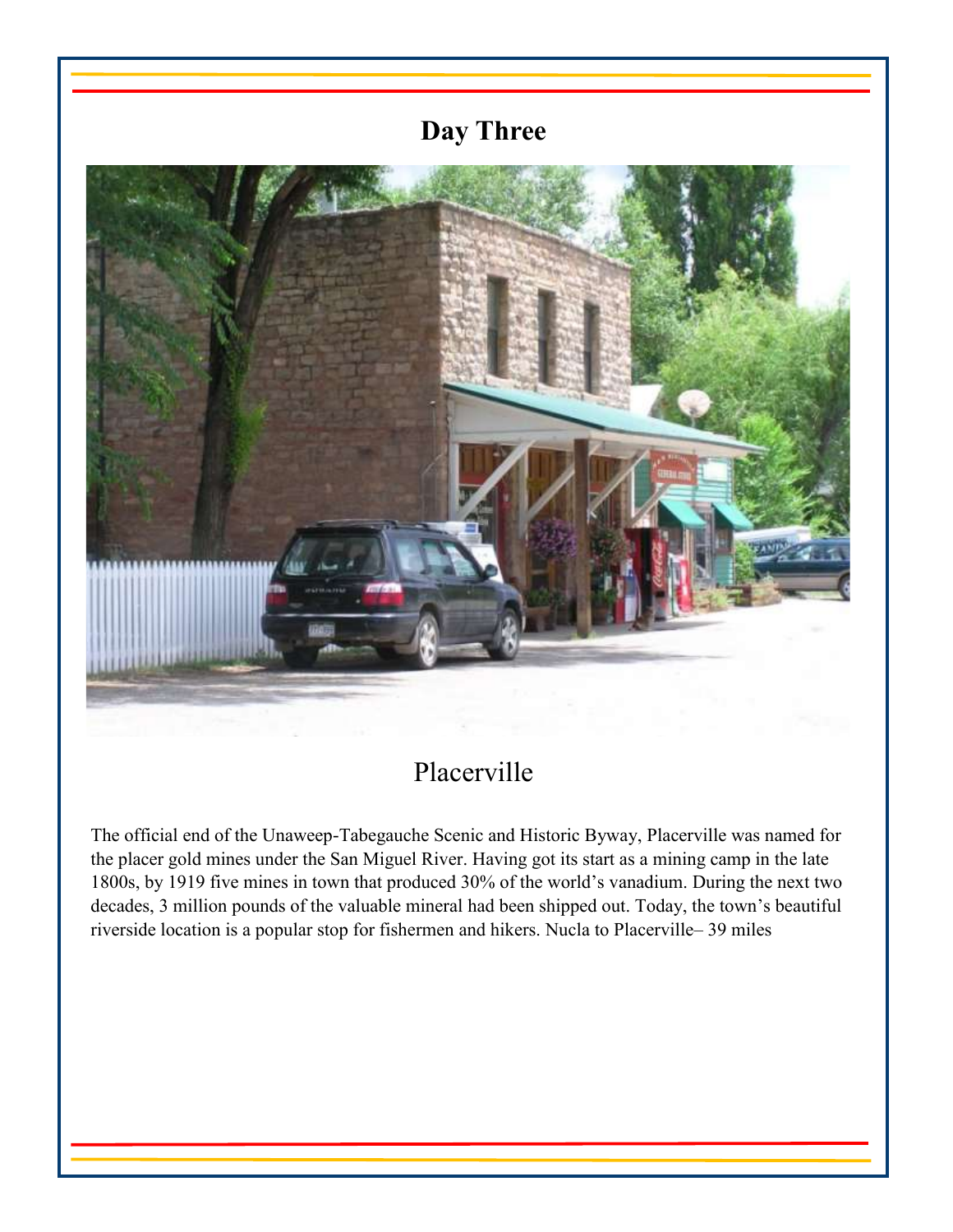

# Telluride

Just eight blocks wide and twelve blocks long, the tiny town of Telluride, tucked into a box canyon surrounded by 14,000 foot peaks, began as a gold mining camp and ended up in a fairy tale. Even though the mountains around town were loaded with zinc, lead, copper, iron and silver, it wasn't until the gold rush the town grew from cabins and shacks to rows of elegant residences and stately buildings. The National Historic Landmark District is filled with colorful Victorian homes, clapboard storefronts, art galleries, gourmet restaurants, and boutiques, which citizens work hard to keep impeccably preserved. Enjoy the small-town mountain lifestyle in this very sophisticated place. Placerville to Telluride– 15 miles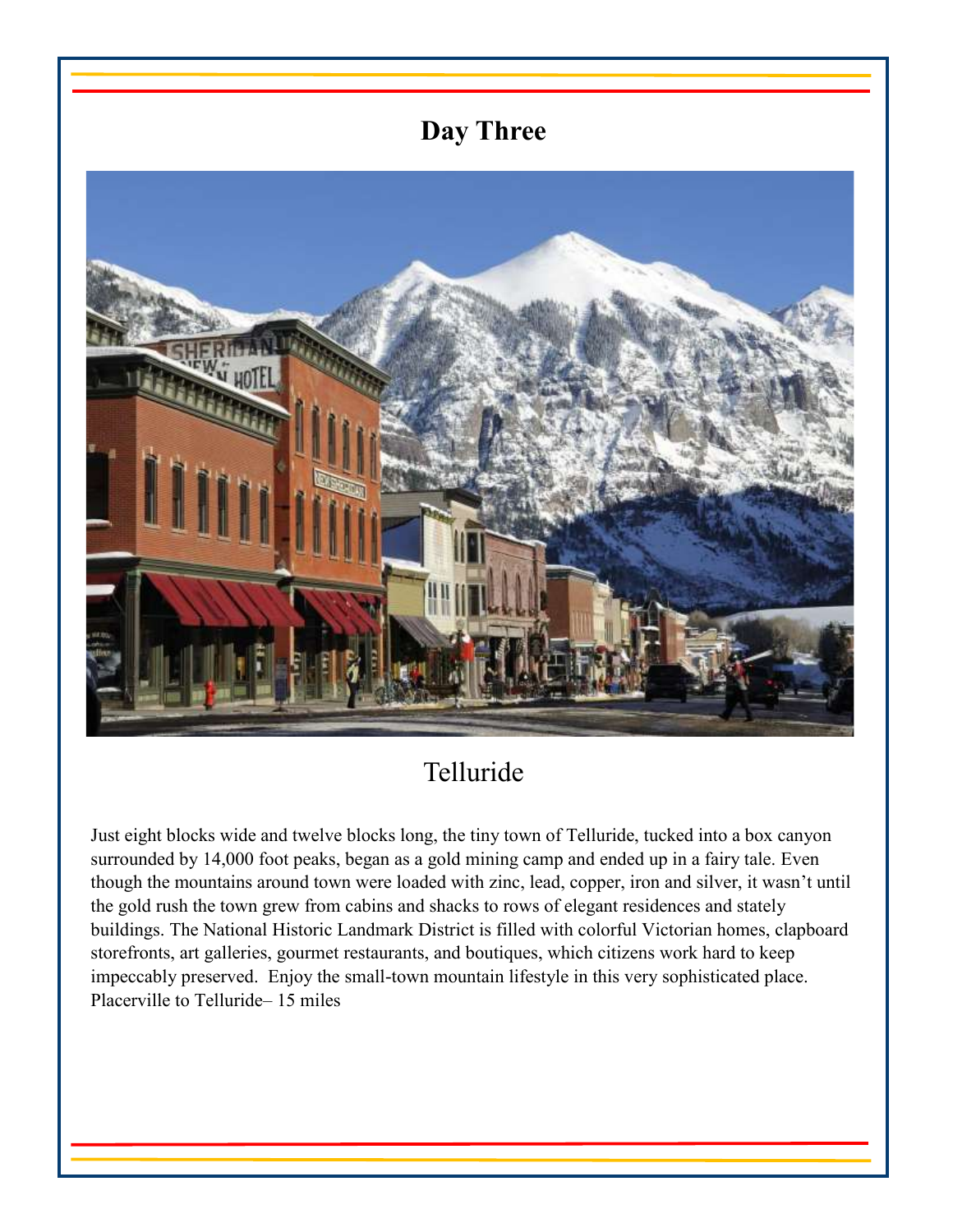### **Telluride Destination Distinctive Accommodations and Dining**



### **Destination Distinctive Accommodations: New Sheridan Hotel 231 West Colorado Avenue, Telluride, CO 81435 970-728-4351**

As the gold rush boomed in southwestern Colorado and more prospectors and profiteers moved to the area, all who needed a place to stay. The Sheridan Hotel was constructed to fill this bill in 1891. When it burned in 1894, it was rebuilt in brick. As Telluride changed from gold mining to skiing, the Sheridan Hotel became the New Sheridan Hotel with 26 handsome rooms and impeccable quality. Today's it's the only historic hotel in town and one of the few of left in Colorado that date from mining days.



**221 South Oak**  221 South Oak Street Telluride, CO 81435 970-708-1437

Housed in a tastefully refurbished historic home, 221 South Oak is just steps from the Telluride Gondola. Fresh quality ingredients and an abundance of hard work makes make the meals prepared to order great. Choices include beef, game, poultry, seafood and a full vegetarian menu.